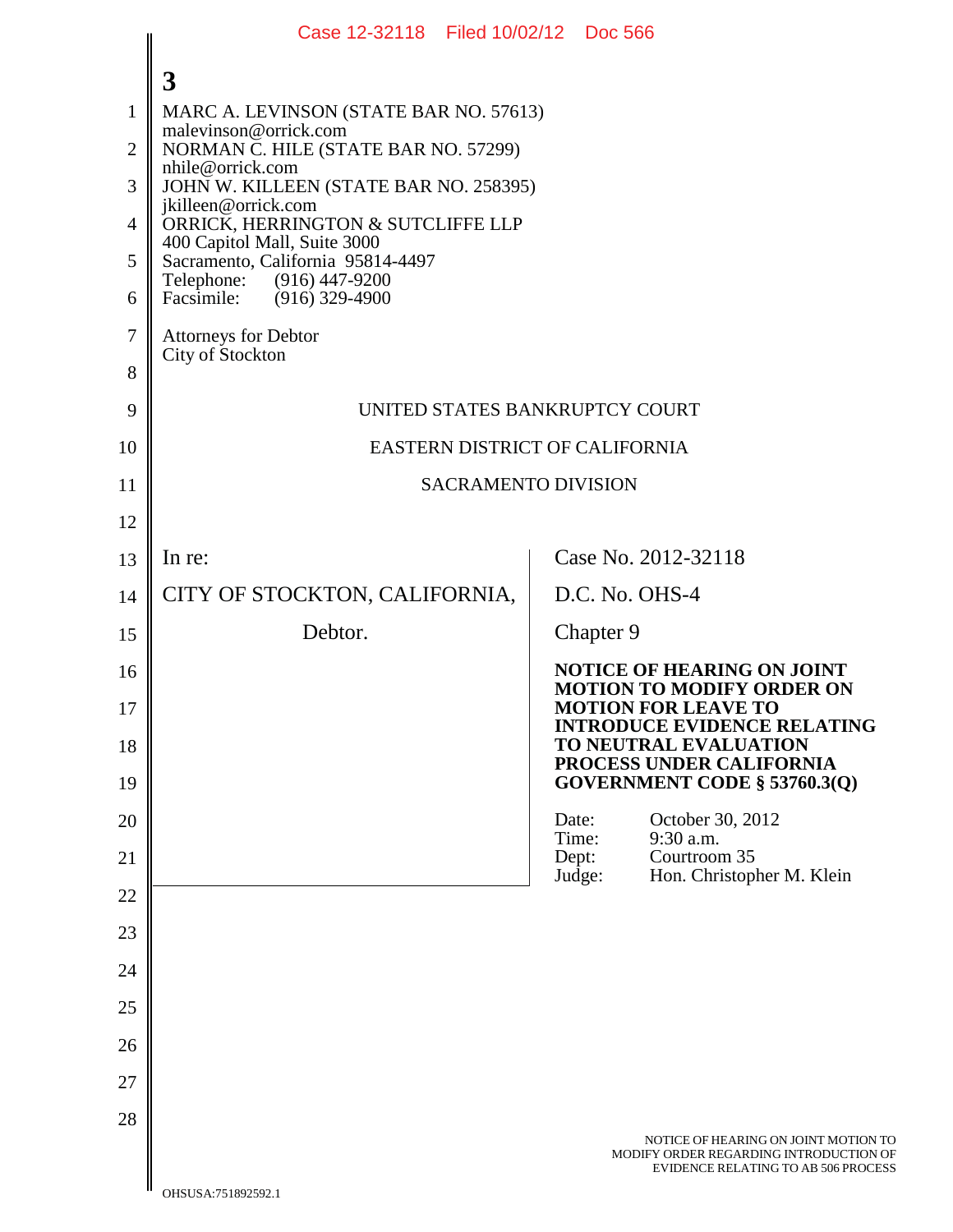| $\mathbf{1}$   | PLEASE TAKE NOTICE that the City of Stockton, California, the debtor in the above-                                    |  |  |  |
|----------------|-----------------------------------------------------------------------------------------------------------------------|--|--|--|
| $\overline{2}$ | captioned case, and National Public Finance Guarantee Corporation, Assured Guaranty                                   |  |  |  |
| 3              | Corporation, Assured Guaranty Municipal Corporation, Franklin High Yield Tax-Free Income                              |  |  |  |
| 4              | Fund, Franklin California High Yield Municipal Fund, and Wells Fargo Bank, National                                   |  |  |  |
| 5              | Association, in its role as indenture trustee (collectively, and together with the City, the                          |  |  |  |
| 6              | "Parties"), have scheduled a hearing on October 30, 2012, at 9:30 a.m. before United States                           |  |  |  |
| $\tau$         | Bankruptcy Judge Christopher M. Klein in Courtroom 35, located on the 6th floor of the United                         |  |  |  |
| 8              | States Courthouse, 501 I Street, Sacramento, California, 95814, on the Parties' Joint Motion to                       |  |  |  |
| 9              | Modify Order on Motion for Leave to Introduce Evidence Relating to Neutral Evaluation Process                         |  |  |  |
| 10             | Under California Government Code § 53760.3(Q) (the "Joint Motion"). The Joint Motion seeks                            |  |  |  |
| 11             | to modify the Court's Order on Motion for Leave to Introduce Evidence Relating to Neutral                             |  |  |  |
| 12             | Evaluation Process Under California Government Code § 53760.3(q) [Dkt. No. 429] to allow the                          |  |  |  |
| 13             | Parties to use any AB 506-Related Communications (as defined in the Joint Motion) in their                            |  |  |  |
| 14             | upcoming filings regarding eligibility.                                                                               |  |  |  |
| 15             | PLEASE TAKE FURTHER NOTICE that any opposition to this Joint Motion must be                                           |  |  |  |
| 16             | filed with the Court and served on the undersigned Parties no later than 14 days prior to the                         |  |  |  |
| 17             | hearing. Pursuant to Local Rule 9014-1, failure to file and serve timely written opposition to the                    |  |  |  |
| 18             | Joint Motion may result in the Joint Motion being resolved without oral argument and the striking                     |  |  |  |
| 19             | of untimely written opposition.                                                                                       |  |  |  |
| 20             | Dated: October 2, 2012<br>ORRICK, HERRINGTON & SUTCLIFFE LLP                                                          |  |  |  |
| 21             |                                                                                                                       |  |  |  |
| 22             |                                                                                                                       |  |  |  |
| 23             | By:<br>/s/ Marc A. Levinson<br>Marc A. Levinson                                                                       |  |  |  |
| 24             | Norman C. Hile<br>John W. Killeen                                                                                     |  |  |  |
| 25             | Attorneys for City of Stockton, Debtor                                                                                |  |  |  |
| 26             |                                                                                                                       |  |  |  |
| 27             |                                                                                                                       |  |  |  |
| 28             |                                                                                                                       |  |  |  |
|                | NOTICE OF HEARING ON JOINT MOTION TO<br>MODIFY ORDER REGARDING INTRODUCTION OF<br>EVIDENCE RELATING TO AB 506 PROCESS |  |  |  |
|                | 740119 3-751902502                                                                                                    |  |  |  |

 $\parallel$